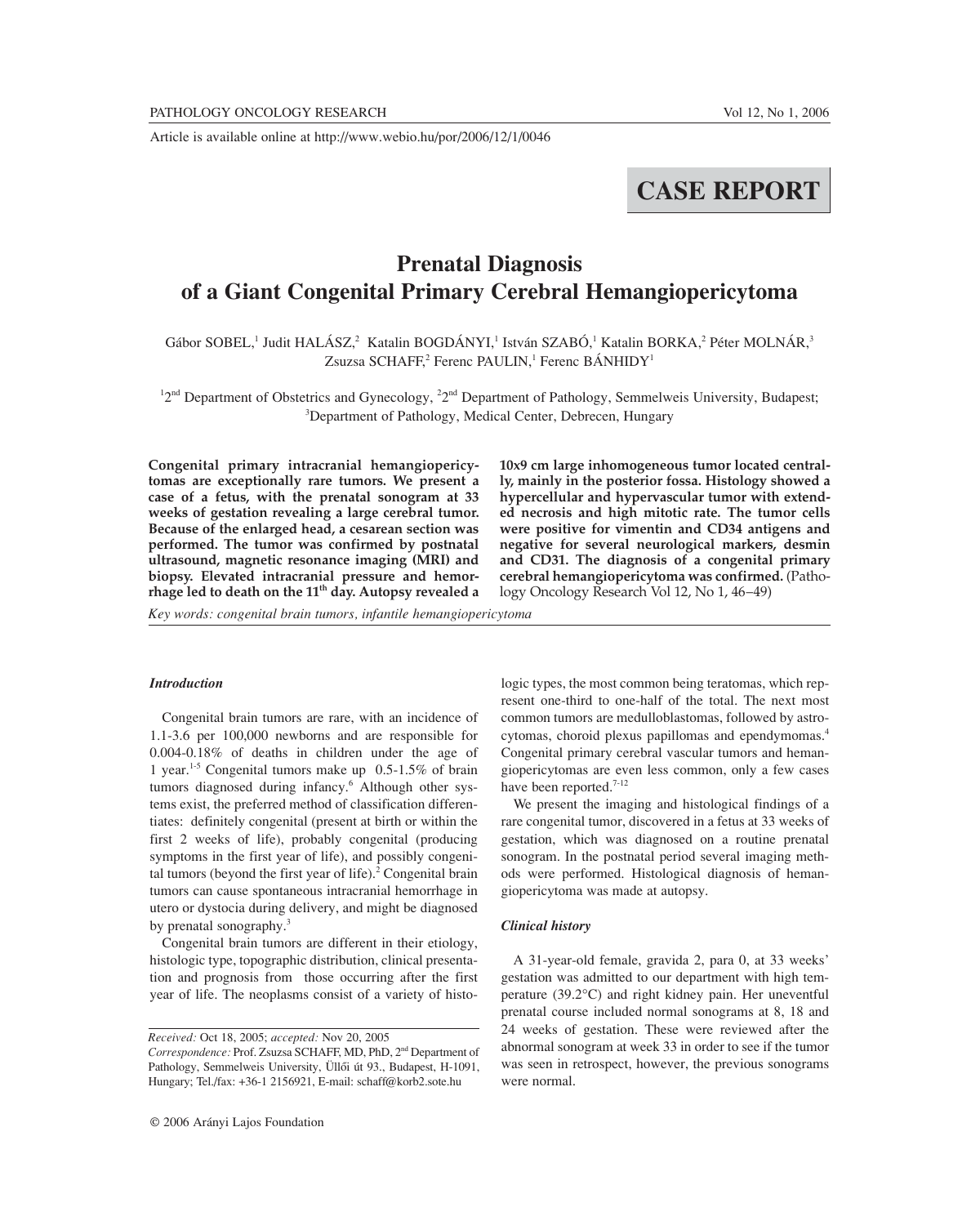

*Figure 1. Dilated ventricles on prenatal sonogram at 33 weeks of gestation*

### *Sonographic findings (at 33 weeks of gestation)*

Targeted sonography performed because of the mother's kidney pains diagnosed fetal macrocephaly. The measurements found were greater than 2 standard deviations above the mean. Increased echogenicity of the brain parenchyma with dilatation of the lateral ventricles was seen on longitudinal and transverse sections through the fetal head (*Figure 1*). The average diameter of the left ventricle measured 20 mm. A large mass measuring 9x8 cm in diameter occupied the posterior and part of the medial fossa (*Figure 1*). Polyhydramnion and right pyelectasis of the mother were also observed.

#### *Clinical course*

Because of the elevated temperature, pain and the pyelectasis, antibiotic treatment was given intravenously to the mother. Upon consultation with a neurologist and neonatologist, a cesarean section was performed to allow the possibility of a future operation on the newborn. The Apgar scores were 4 and 6 at 1 and 5 minutes after the delivery, respectively. The birth weight of the male infant was 2370 g, the height 48 cm, the head circumference 39 cm.

The newborn was transferred to the perinatal intensive care unit. Postnatal sonography and magnetic resonance imaging (MRI) revealed a 9x8 cm large, inhomogeneous, well circumscribed mass located centrally, mainly in the posterior fossa. The brainstem was severely compressed (*Figure 2*). Needle biopsy was performed which indicated a malignant tumor with extensive necrosis on the frozen section. The following day apnea developed and the infant died on his  $11<sup>th</sup>$  day of life.

#### *Autopsy*

At autopsy no evidence of dysmorphism was observed externally. With the exception of the cerebrum, no developmental abnormalities or tumors were detected in the internal organs. The brain weighed 490 g and contained a large solid mass measuring 10x9 cm in diameter. The tumor was located centrally, mainly in the posterior fossa, elevating the tentorium (*Figure 3a*). It was covered by a thin vasculated capsule and compressed the cerebellum (*Figure 3b*). After removing a small, 1x1-cm-sized sample from the tumor for preliminary histology, the brain was immersed in formalin in toto and further dissected after 7 days. Although the tumor was found tightly attached to the dura (*Figure 3c*), it could easily be removed since there was no infiltration of the brain parenchyma. The removed multinodular tumor showed a rather inhomogeneous, brownish-yellow cut surface (after formalin fixation), with extensive areas of necrosis (*Figure 3d*).

Histology showed a hypercellular and hypervascular tumor with extensive necrosis and high mitotic rate (4-5 mitoses/10 high power fields). It was quite homogenous in composition, with the exception of the necrotic areas. The tightly packed ovoid to fusiform cells were arranged around ramifying blood vessels (*Figure 4a*). A silver stain showed the tumor cells to be located outside the vessels.





*Figure 2. Postnatal MR images. Large tumor located in the posterior fossa measuring 9x8 cm in diameter, and ventricular dilatation*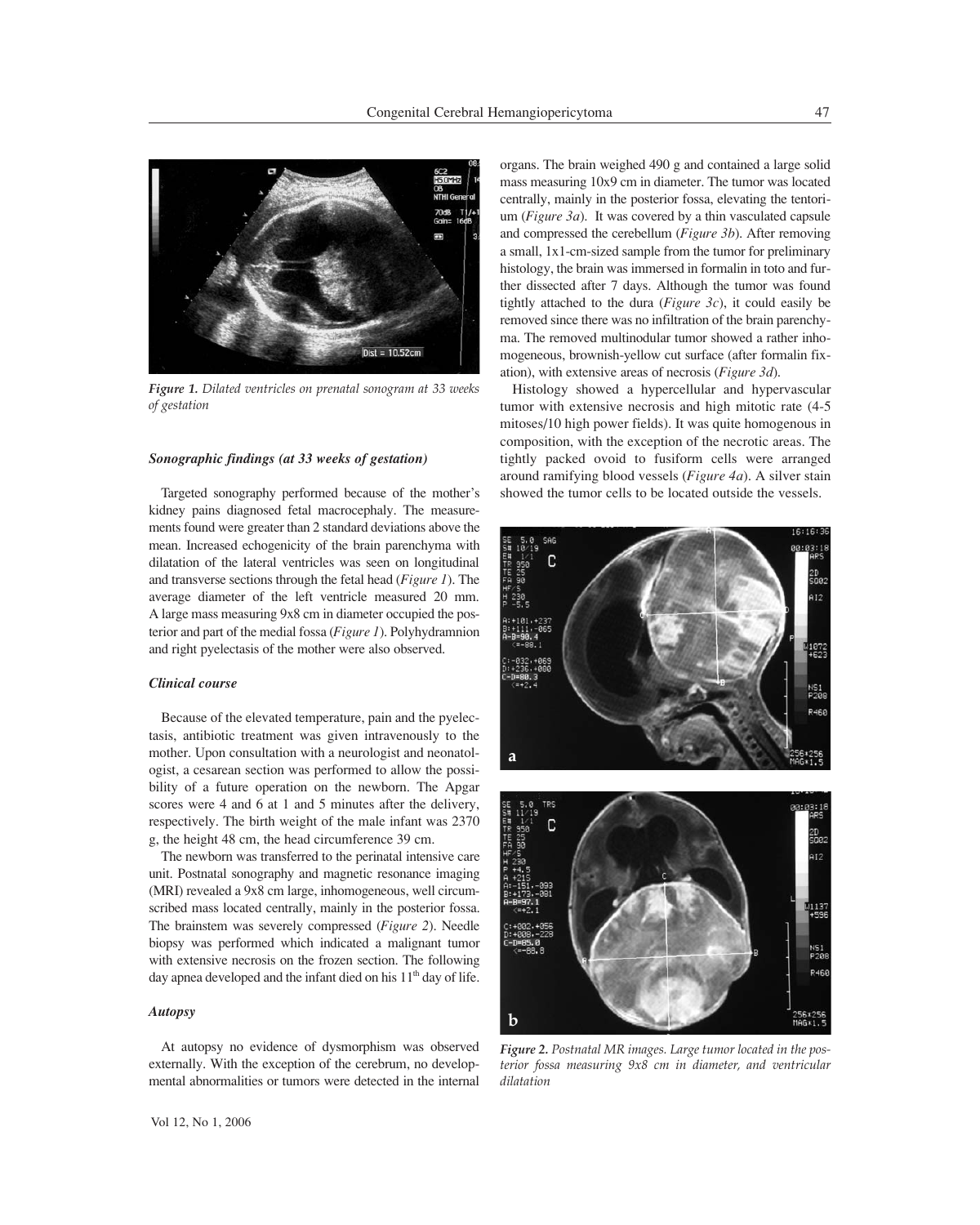

*Figure 3. At autopsy the tumor was located in the posterior fossa (a), compressing the cerebellum and brainstem (b), attached to the dura (c). Extended necrotic areas were seen on cross section (d).*

Immunohistochemistry was negative for neurogenic markers as glial fibrillary acidic protein (GFAP), neuronspecific enolase (NSE), synaptophysin, S-100, and for several further antigens as cytokeratins (AE1/AE3, CK7, 8, 19 and 20), epithelial membrane antigen (EMA), and desmin. In contrast, vimentin was strongly and diffusely positive in all the tumor cells (*Figure 4b*), as was CD34 (*Figure 4c*). Factor VIII-related antigen and CD31 stained the vessel endothelium only. Ki67 staining confirmed the high proliferative activity of the tumor, reacting with 40-50% of the tumor cells (*Figure 4d*). Surveying the whole cut surface and examining several sections from various areas of the tumor, no further structural elements suggestive of a teratoma were revealed. The final diagnosis of a congenital primary cerebral hemangiopericytoma was confirmed.

## *Discussion*

Congenital hemangiopericytomas (HPCs) are very rare soft tissue tumors, originating from the pericyte, a perivascular modified smooth muscle cell.<sup>13</sup> HPCs have been classified into adult and infantile variants, which are two independent entities.14 Infantile HPC is most often located in the deep, dermal or subcutaneous tissue and is generally benign.<sup>14,15</sup> In our patient, however, the high mitotic rate, increased cellularity, necrosis and hemorrhage were indicative of malignancy.

HPCs should be differentiated from congenital hemangioblastomas, $16$  which might be similar by neuroimaging, pathology and even by histology. CD34 is positive in both tumor types. CD31, however, is mainly reactive in hemangioblastomas and not in HPCs,<sup>17</sup> as it was in our case. Hemangioblastomas frequently contain von Hippel Lindau  $(3p26)$  mutations.<sup>18</sup>

At least 50% of congenital brain tumors are teratomas,<sup>1,2,6</sup> astrocytomas account for  $25\%$  of the cases, while other tissue origin is extremely rare.<sup>2,3</sup> Teratoma, the most common congenital intracranial tumor, was excluded by autopsy and the very extensive pathomorphological workup in our patient. It was confirmed that no other components besides the relatively uniform neoplastic cells formed the tumor. Sonography is commonly used and has been for many years in order to image a fetus and to alert an obstetrician to any abnormalities. Further, prenatal MRI can also be helpful for the characterization of fetal brain neoplasms and other entities, even though MRI and CT are mainly postnatal options. The prognosis of HPC of the